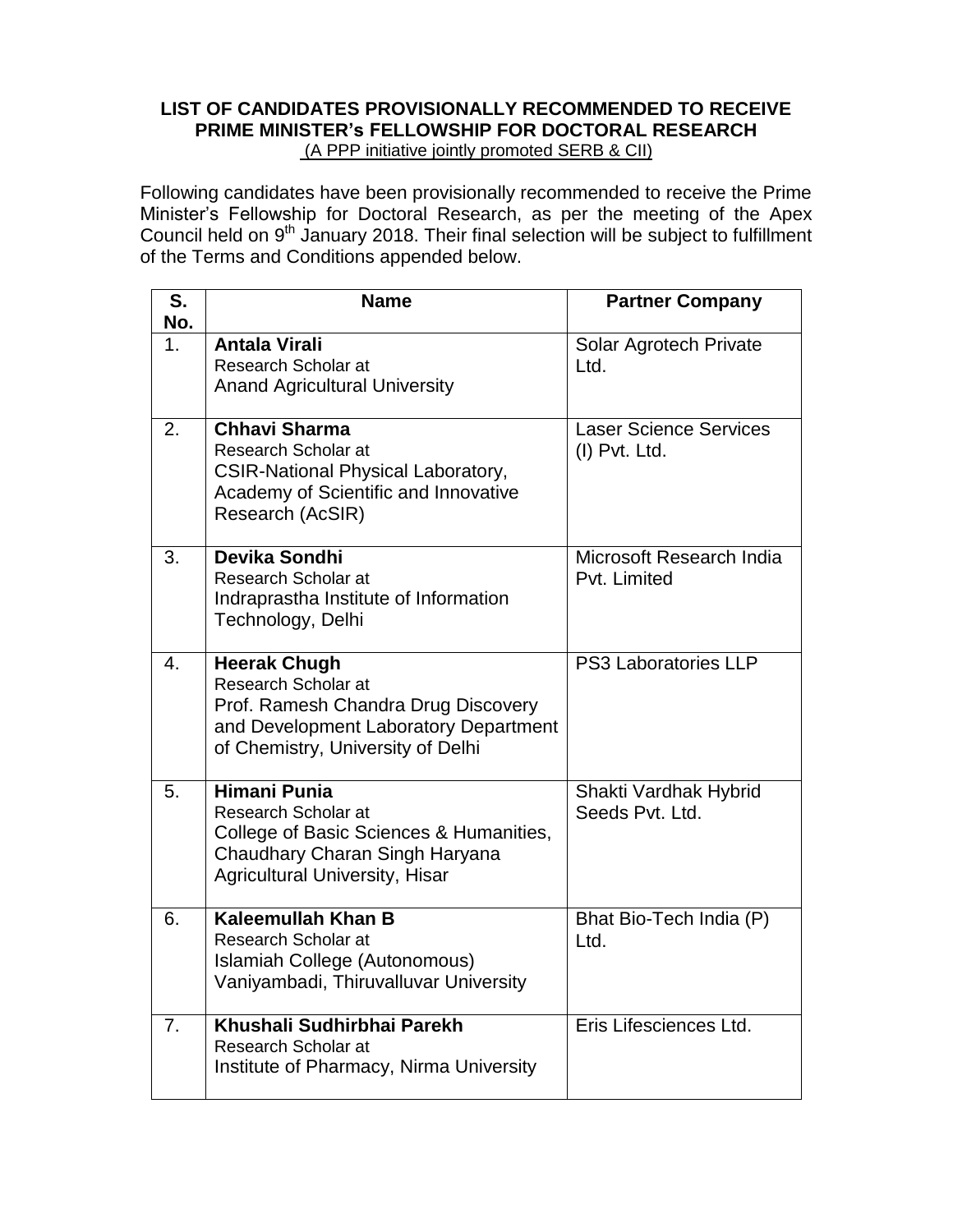| 8.  | Pal Rajendrakumar Patel<br>Research Scholar at<br>Division of Biological and Life Sciences,<br><b>Ahmedabad University</b>  | <b>Brichem Sciences Pvt.</b><br>Ltd. |
|-----|-----------------------------------------------------------------------------------------------------------------------------|--------------------------------------|
| 9.  | <b>Pratik Shailendra Kakade</b><br>Research Scholar at<br>Institute of Chemical Technology,<br>Mumbai                       | Encube Ethicals Pvt. Ltd.            |
| 10. | Radhakrishna Surabhi<br>Research Scholar at<br><b>Osmania University</b>                                                    | Novogold Seeds Pvt. Ltd.             |
| 11. | Rafiya Mushtaq Zargar<br>Research Scholar at<br>Sher-e-Kashmir University of Agricultural<br>Science and Technology-Kashmir | Jain Irrigation Systems<br>Ltd.      |
| 12. | Rajatha K.D<br>Research Scholar at<br>Gandhi Krishi Vignana Kendra, University<br>of Agricultural Sciences                  | Bayer Seed Pvt. Ltd.                 |
| 13. | Ramya Venkatesan<br>Research Scholar at<br><b>Bharathidasan University</b>                                                  | VVD and Sons Pvt. Ltd.               |
| 14. | <b>Sonam Vijay Sancheti</b><br>Research Scholar at<br>Institute of Chemical Technology,<br>Mumbai                           | Asian Paints Ltd.                    |
| 15. | <b>Sukhada Satish Shevade</b><br>Research Scholar at<br>Institute of Chemical Technology,<br>Mumbai                         | Amaterasu Lifesciences<br><b>LLP</b> |
| 16. | <b>Sumit Saha</b><br>Research Scholar at<br><b>IIT Bombay</b>                                                               | Intel Corporation                    |
| 17. | <b>Utkarsh Sharma</b><br>Research Scholar at<br><b>IIT Delhi</b>                                                            | Shakti Pumps (I) Ltd.                |
| 18. | Vijeta Dwivedi<br>Research Scholar at<br>Institute of Himalayan Bioresource<br>Technology-CSIR, Holta                       | Dabur India Ltd.                     |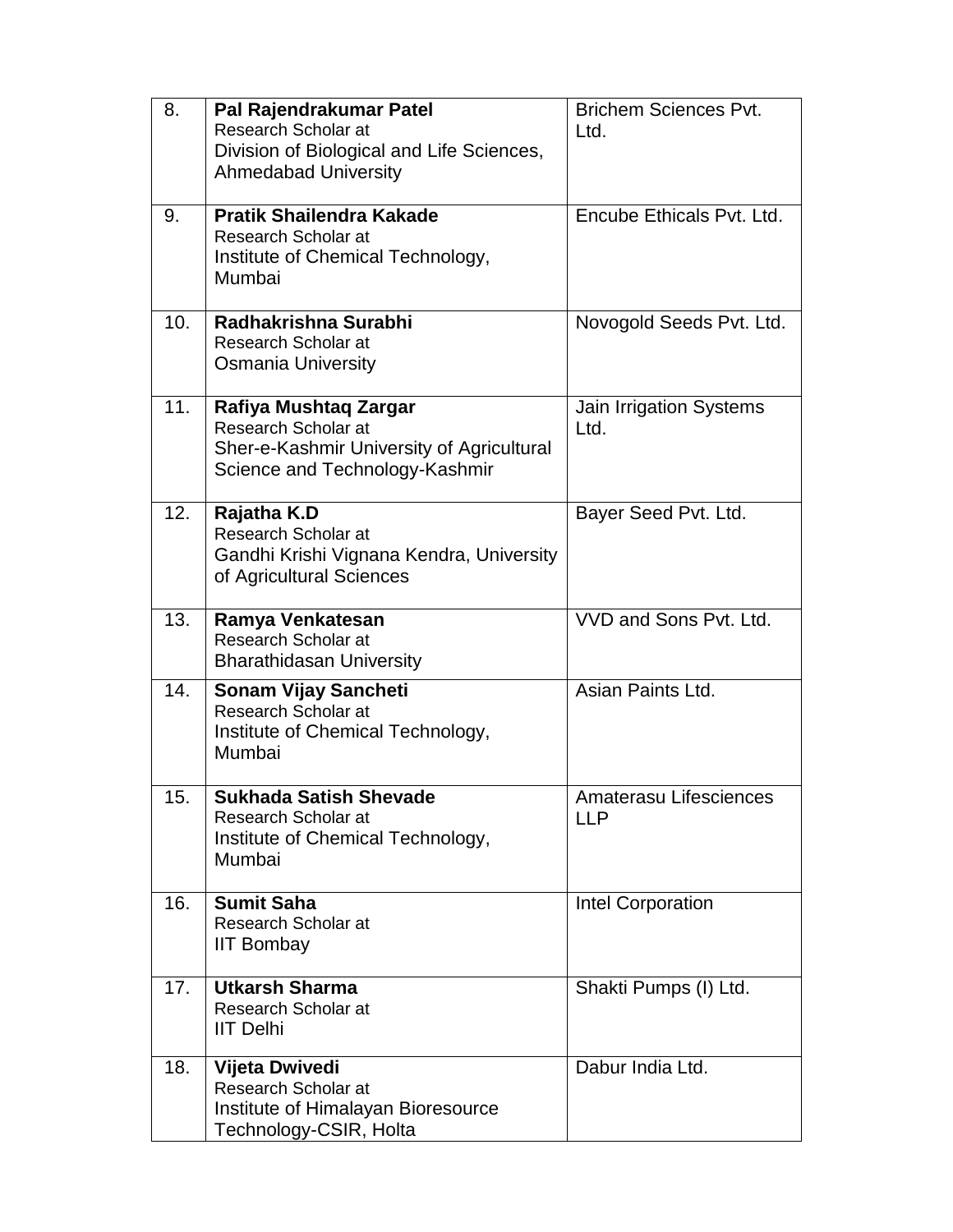# Terms and Conditions

## **Eligibility**

- 1. Candidates should be registered in full-time PhD course, for not more than 14 months from the date of application, in Science / Technology / Engineering / Agriculture / Medicine stream in any recognized Indian university or institute or research laboratory in India.
- 2. They should also have identified an industry partner who is willing to support their research with scholarship amount equivalent to that being provided by SERB.
- 3. The proposed research topic should qualify on criteria of industrial relevance.
- 4. The candidate should be willing to work in / with industry on specific projects.
- 5. The selected Fellow will cease to receive any other scholarship or salary from any source which he / she may be receiving before the award of the Prime Minister's Fellowship.

### **Intellectual Property Rights**

- 6. All issues pertaining to IP arising out of the research project will be decided mutually by the industry partner, institute and the researcher. They will be required to sign an agreement on plain paper listing out the timelines for the researcher and the sharing of intellectual property.
- 7. All publications / patents by the Fellow, arising from the work under this Fellowship must contain an acknowledgement of funding from SERB, Industry and CII.

### **Review Process**

- 8. The Fellow will be required to submit a written progress report to the Apex Council every academic year.
- 9. Based on this, there will be an annual review of the progress made.
- 10. Subsequent release of funds will be based on the satisfactory progress of the work done and letters of recommendation from research guide and industry mentor / guide.

### **Transfer to other Institute**

11. Once accepted, the offer for implementing the Prime Minister's Fellowship at a particular university / institute / laboratory in the country will not be allowed to be transferred to any other university / institute / laboratory.

### **General Terms**